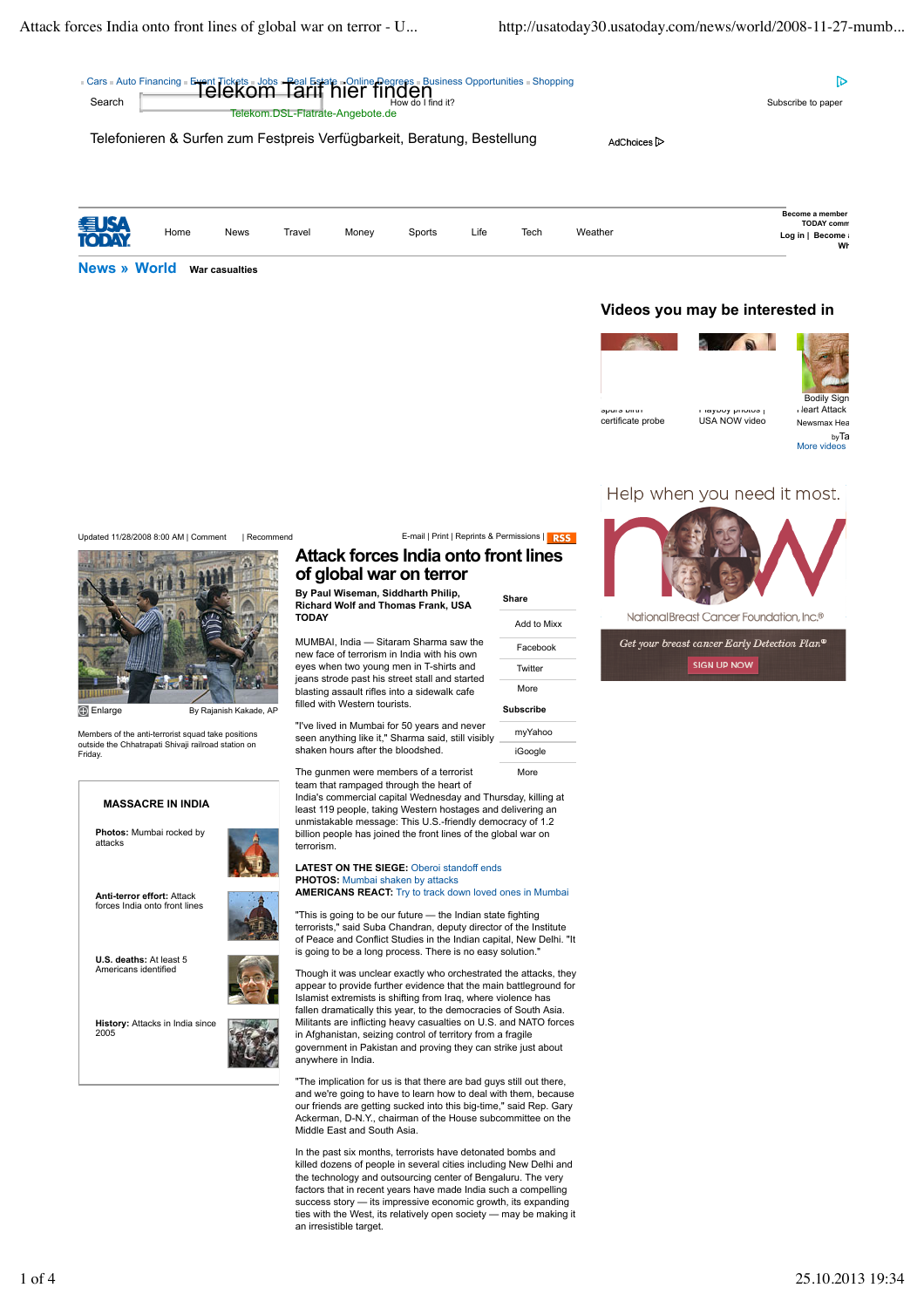

## **CHRONOLOGY**

A timeline of the attacks by suspected Muslim militants in Mumbai that have killed at least 140 people:

• About 9:20 p.m. Wednesday shooting starts at Chhatrapati Shivaji rail station, one of the world's busiest, handling thousands of me e eacher, manage

• Within the hour, other attacks occur at four other locations: the Nariman House, home of the ultra-orthodox Jewish outreach group Chabad Lubavitch; Leopold's restaurant, a landmark popular with foreigners; the Oberoi hotel, a five-star landmark; the Taj Mahal Palace and Tower hotel, a landmark of Mumbai luxury since 1903, and a favorite watering hole of the city's elite.

• At 10:50 p.m. shooting breaks out near Times of India newspaper offices in southern part of the city, quickly followed by attacks near the Bombay Municipal Corporation, the civic body that governs Mumbai, and the Cama hospital in southern Mumbai and the GT hospital in the city center.

• Just after midnight gunman attack the Vidhan Sabha, the legislative assembly, the lower house of state legislature in India.

• Around 3 a.m. Thursday, large fire breaks out at the Taj hotel and an hour later authorities begin escorting people out of the Taj hotel.

• At 9:15 a.m. Indian security forces are brought in to try to retake the Taj Mahal Palace hotel and the Oberoi hotel.

• About 10:30 a.m., members of the National Security Guard start doing room-to-room searches at the Taj hotel and within the hour surround the Nariman House and local media shows people being rescued from the Oberoi hotel.

*— The Associated Press*

"India is going to have more problems in the future," said Edward Turzanski, senior fellow at the Foreign Policy Research Institute. "It's such a large target of opportunity."

President Bush called India's prime minister from Camp David to express "solidarity with the people of India," White House press secretary Dana Perino said. President-elect Barack Obama, spending Thanksgiving in Chicago with his family, received an intelligence briefing and spoke by phone with Secretary of State Condoleezza Rice.

The coordinated strikes in Mumbai, a rollicking city of 19 million on the Arabian Sea, were the most audacious yet to be seen in India. They focused on the kind of "soft targets" that security experts have long cited as being vulnerable around the world: two luxury hotels, a cafe, a train station, a hospital and the headquarters of a Jewish group, among others.

By early this morning, Indian commandos had freed dozens of hostages but dozens more were trapped inside the Oberoi Hotel, according to the Maharashtra state home ministry. More than 400 people were brought out of the Taj Mahal hotel, and army forces were scouring the building for survivors.

Survivors reported seeing dozens of dead bodies upon exiting the hotels. Three Americans were among at least 288 people who were injured in the attacks, the State Department said.

At the Jewish center, where militants were believed to be holed up with possible hostages, Indian security forces began an assault early today. Black-clad commandos dropped from a helicopter as sharpshooters opened fire on the five-story building.

## **Homegrown militants?**

The group that claimed responsibility for the attacks in an e-mail message to Indian news media — Deccan Mujahedin — was largely unknown to terrorism experts, who are divided over who its members are and where they come from.

In a national address, Indian Prime Minister Manmohan Singh said the attackers probably had "external linkages" — an apparent reference to rival Pakistan.

Osama bin Laden's al-Qaeda network has established a refuge in the mountains along Pakistan's border with Afghanistan. Indian officials often accuse Pakistan's military spy agency, the Inter-Services Intelligence (ISI), of orchestrating terrorist attacks inside India, particularly in the disputed region of Kashmir.

The two nuclear-armed countries almost went to war after Pakistani-backed Islamist militants attacked the Indian Parliament in December 2001, killing 12 people. After the Mumbai attacks Wednesday, Pakistan was quick to condemn the terrorists.

Christine Fair, South Asia analyst for RAND Corp., a think tank, suspects that the Mumbai terrorists are homegrown militants, bearing grievances over the way India's 140 million Muslims are treated by the Hindu majority. "This isn't India's 9/11," she said. "This is India's Oklahoma City."

## **Al-Qaeda's cloud of suspicion**

Namrata Goswami, associate fellow at the Institute for Defense Studies and Analyses in New Delhi, says the attackers are domestic terrorists who sought to impress Islamist militants around the world. "They want to establish some kind of linkage

with al-Qaeda," she said. "But I don't believe it is there. The motive is very, very clear. This outfit wants to attract sponsors abroad. There's a lot of money in it.

Goswami said Indian Muslims bear plenty of grievances. They lag economically. And they have been targeted by Hindu extremists; hundreds of Muslims died, for instance, in communal riots in the Indian state Gujarat in 2002.

Other analysts, such as Saiian Gohel, director of international security for the Asia-Pacific Foundation in London, see the attacks as part of a broader struggle to foment holy war against the West and its allies. "There could be an indigenous element," Gohel said, "but there are always transnational links, normally leading back to al-Qaeda and company in Pakistan."

Al-Qaeda has suffered heavy losses this year in Iraq, where Iraqi Foreign Minister Hoshyar Zebari told Reuters on<br>Thursday that the war against the militant group was in its "final stages." U.S. military commanders, howeve warned that al-Qaeda is shifting operatives back to the Pakistani-Afghan border region, and it wants to show it is still capable of spectacular attacks.

"I would be stunned if (the Mumbai attacks) were not very heavily based in Pakistan," Turzanski said.

Whoever the attackers were, they caught Indian security forces unprepared. "Till now, we were greeting with glee Pakistan's incompetence in dealing with terrorism," Bahukutumbi Raman, former head of counterterrorism for India's intelligence agency, wrote on his blog after the Mumbai attacks. "We can no longer do so. We have become as clueless as Pakistan."

According to the Associated Press, more than 30 terrorists entered the city by ship, then clambered into inflatable rubber rafts around 9 p.m. Wednesday, passing through the Gateway of India — a massive archway on the Mumbai waterfront built during British colonial rule.

The killing began at Café Leopold, a watering hole for Western tourists who come to unwind in a dining room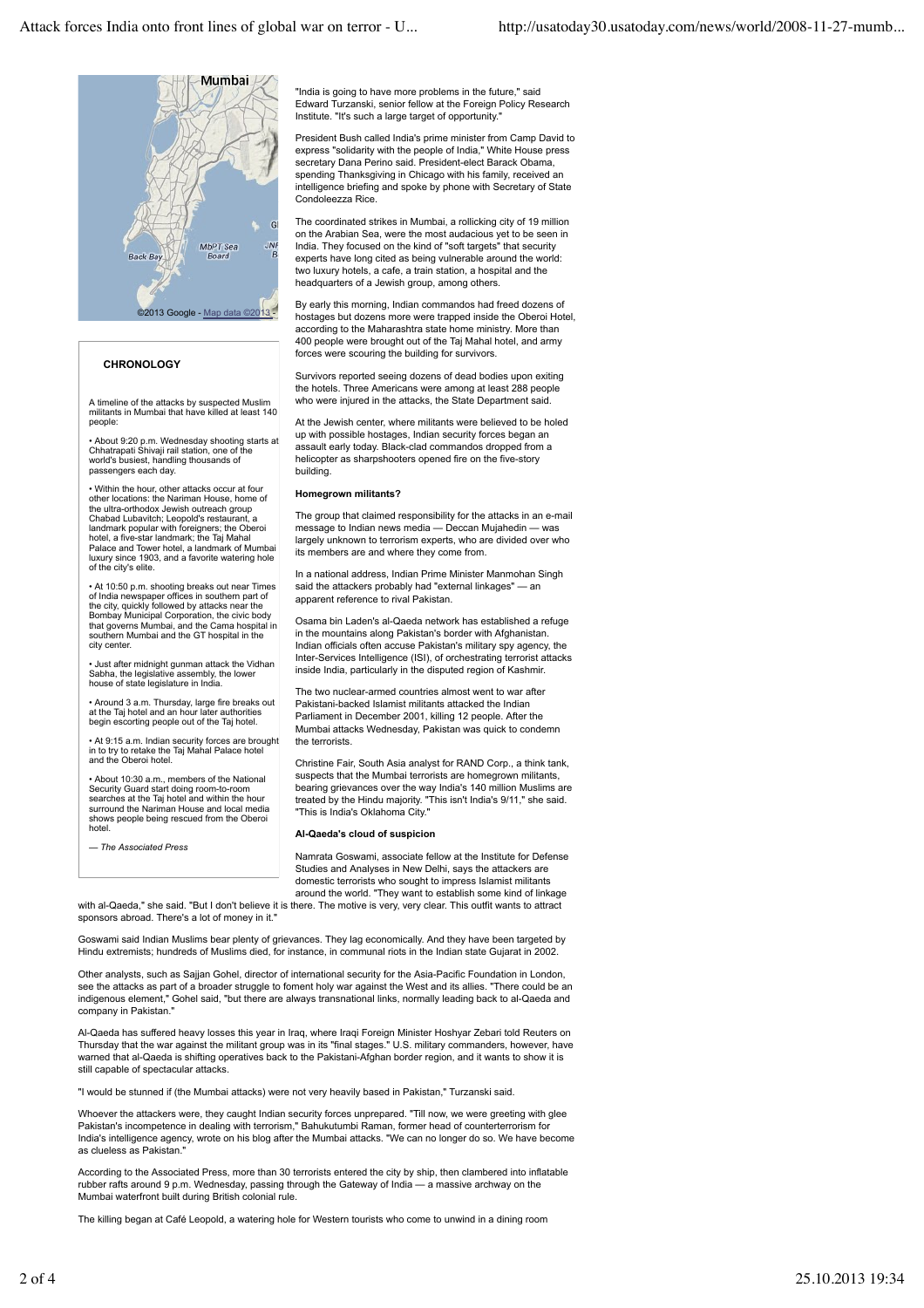decorated with a picture of Elvis Presley.

Sharma, the street salesman, said he thought he heard the pop of firecrackers left over from the recent Diwali festival. They were gunshots. He saw people running and screaming. Then he spotted two gunmen picking off patrons in the cafe.

Five minutes later, the terrorists stormed the nearby Nariman House, owned by the ultra-Orthodox Jewish group Chabad-Lubavitch. Three people — including the toddler son of Rabbi Gavriel Holtzberg — walked out. The rabbi and others remained inside, their fates unknown, the Jewish group reported on its website. RAND's Christine Fair said it is the first known attack on India's Jewish community.

The attackers moved onto the majestic Victorian-style Chhatrapati Shivaji train station, mowing down commuters with Kalashnikov assault rifles.

At 10 p.m., gunmen barged into the Oberoi luxury hotel through different doors.

Madhur Kapur was enjoying dinner with her banker husband when a lone terrorist carrying a machine gun barged into the hotel's Kandahar restaurant and told everyone to freeze.

Instead, chaos ensued. Kapur fled down a fire escape and made it downstairs to the swimming pool, where Indian security forces helped her to safety. She hasn't seen her husband since.

A similar scene unfolded at the iconic Taj Mahal Palace & Tower, a 105-year-old landmark that caters to Mumbai's elite and to famous foreign guests including Mick Jagger and Steven Spielberg.

## **Gauging attack risk**

Since 9/11, security experts have been divided over the possibility of similar attacks in the U.S.

David McIntyre, director of Texas A&M University's Integrative Center for Homeland Security, said the extensive news media coverage of the Mumbai attacks — with its dramatic footage of burning buildings and commando raids — could invite copycat attacks in the USA.

"Anytime somebody is successful at an outrageous act like this, it makes it easier for somebody else to conceive of doing this," McIntyre said.

Other analysts downplayed the possibility, saying foreign terrorists in the USA have focused on dramatic attacks on American icons — landmark buildings and the aviation system — as opposed to easier but potentially less-spectacular assaults.

"If they want an attack on the U.S., they want it on the 9/11 scale," says Randall Larsen, a terrorism expert and former National War College professor.

The unprecedented nature of the attacks in Mumbai made the potential fallout that much harder to gauge.

Geopolitical research firm Stratfor noted previous attacks in India appeared designed to stoke religious violence. "As opposed to trying to rile up extremist elements in India's Hindu and Muslim communities, the attacks in Mumbai are going after the country's tourism industry, spreading fear … thereby hitting at India's economic lifelines."

Then again, India has largely avoided massive Hindu-Muslim violence, despite the terrorist provocations.

Train attacks that killed about 200 in Mumbai in July 2006 were "devastating for everyone," said Chandran at the Institute of Peace and Conflict Studies. "But we bounced back the next day.

Gohel at the Asia-Pacific Foundation agreed: "India is the world's largest democracy, a vast subcontinent. … It has faced many atrocities in the past, and as in the past, it will simply lick its wounds and move on."

Gohel noted that Indian officials captured nine suspected terrorists in the Mumbai attacks. "Those captured (Wednesday) will provide a treasure trove of vital information," he said.

After watching the Mumbai attacks on TV, Raman, the former counterterrorism official, was rattled: "I shiver and sweat at the thought of what is waiting to happen tomorrow and where.

*Wiseman reported from Hong Kong. Frank and Wolf reported from McLean, Va. Contributing: Wire reports.*

**Mixx**

Posted 11/27/2008 10:07 PM

Updated 11/28/2008 8:00 AM **E-mail | Print | Reprints & Permissions | RSS** 

*To report corrections and clarifications, contact Reader Editor Brent Jones. For publication consideration in the newspaper, send comments to letters@usatoday.com. Include name, phone number, city and state for verification. To view our corrections, go to corrections.usatoday.com.*

**Guidelines:** You share in the USA TODAY community, so please keep your comments smart and civil. Don't attack other readers personally, and keep your language decent. Use the "Report Abuse" button to make a difference. Read more.

**Newspaper Home Delivery - Subscribe Today**

Home • News • Travel • Money • Sports • Life • Tech • Weather

**About USATODAY.com:** Site Map | FAQ | Contact Us | Jobs with Us | Terms of Service Privacy Policy/Your California Privacy Right | Advertise | Press Room | Developer | Media Lounge | Reprints and Permissions

News Your Way: Mobile News | Email News | Add USATODAY.com RSS feeds | Twitter | Podcasts | Widgets